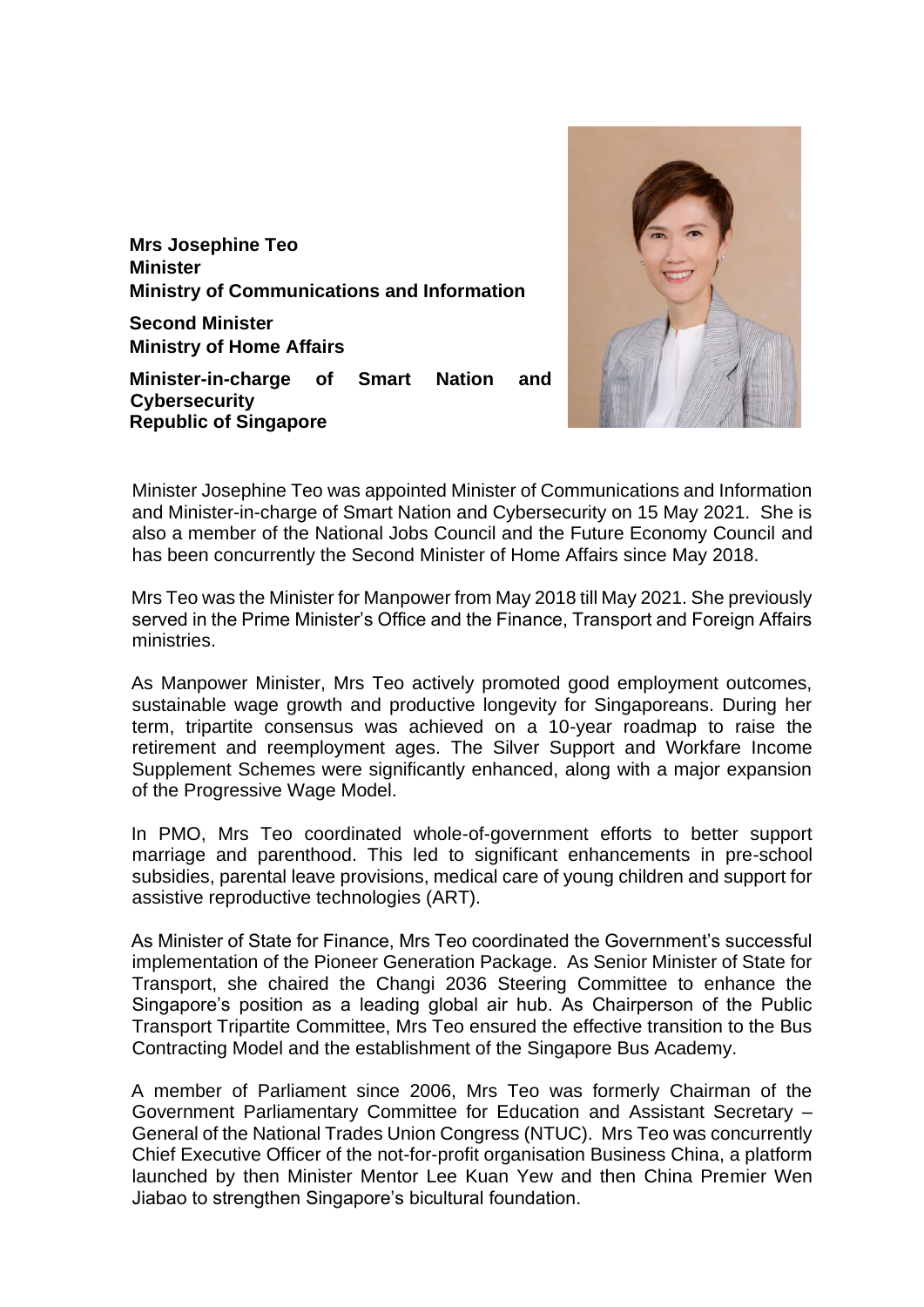An alumna of Dunman High School and Raffles Junior College, Mrs Teo graduated from the National University of Singapore, winning several honours including the Rachel Meyer Book Prize for being the Best Woman Student. She obtained a Master of Science in Economics from the London School of Economics on scholarship from the Economic Development Board.

She is married and has three grown-up children. She enjoys creating memorable experiences for family and friends.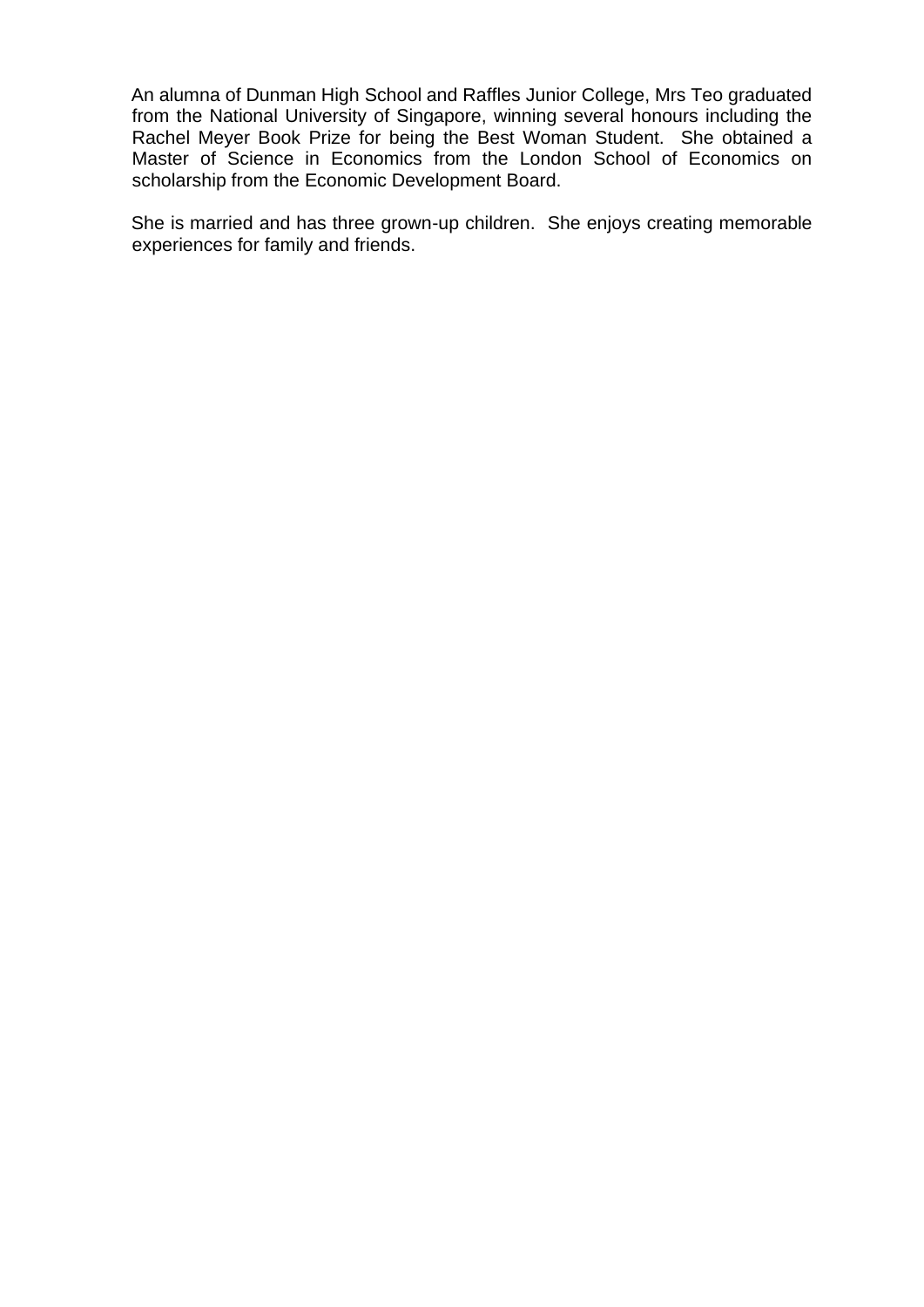

**杨**莉明女士

新加坡共和国 通**讯**及新**闻**部**长** 内政部第二部**长** 主管智慧国**计**划及网**络**安全事**务**部**长**

杨莉明女士于 2021 年 5 月 15 日出任通讯及新闻部长,以及主管智慧国计划及网络 安全事务部长。 她也是全国就业理事会和未来经济理事会成员, 自 2018 年 5 月兼 任内政部第二部长。

杨女士于 2018 年 5 月至 2021 年 5 月出任人力部长。她也曾在总理公署、财政部、 交通部和外交部任职。

在担任人力部长期间,杨女士致力于改善国人的就业前景、确保他们的工资能持续 增长以及延长他们的职场跑道。 杨女士出任人力部长期间,劳资政三方也取得共识, 按照 10 年的发展蓝图逐步调高员工的退休年龄和重新雇佣年龄。此外,杨女士也显 著加强了乐龄补贴计划和就业入息补助计划,并进一步扩大渐进式薪金模式。

杨女士在任职总理公署期间,负责协调跨部门工作,为国人在结婚生子方面提供更 大的支持。这些工作显著改善并加强了学前教育的津贴、幼童的医疗保障以及对采 用辅助生殖技术的妇女的援助,并让新生儿父母享有育儿假。

在担任财政部政务部长期间,杨女士负责统筹建国一代配套事宜,协助政府顺利推 出有关配套。她在担任交通部高级政务部长时,也领导樟宜2036指导委员会为巩固 新加坡作为环球航空枢纽的地位规划发展蓝图。身为公共交通劳资政委员会主席, 杨女士确保公共巴士服务顺利过渡到巴士发包经营模式,并促使新加坡巴士学院的 成立。

自 2006年担任国会议员以来,杨女士曾出任政府国会教育委员会主席和全国职工总 会助理秘书长。杨女士也曾兼任通商中国总裁。通商中国是非牟利组织,由前内阁 资政李光耀及中国前总理温家宝联合启动,其宗旨为加强新加坡的双文化基础。